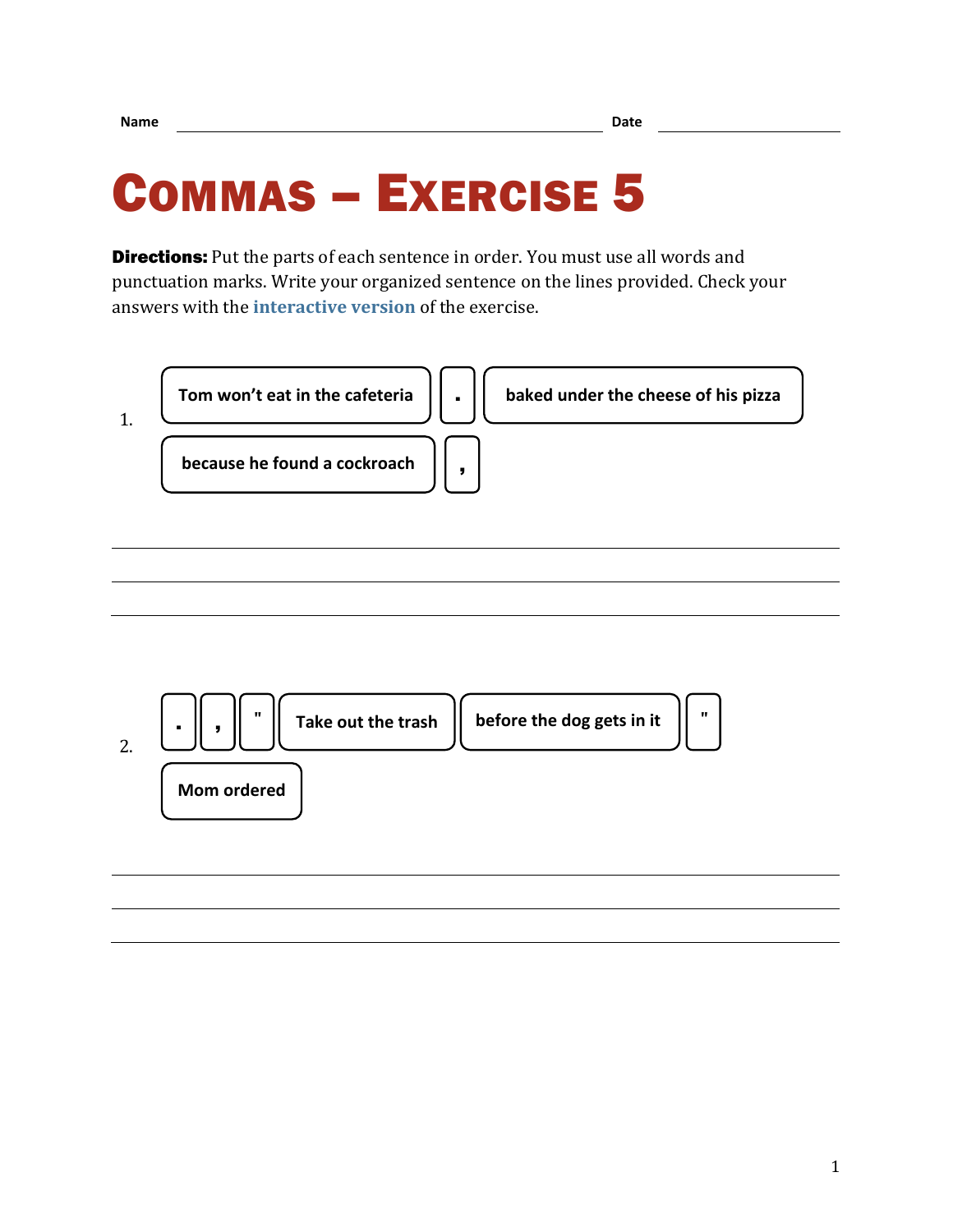



| ,我们也不会有什么?""我们的人,我们也不会不会不会。""我们的人,我们也不会不会不会不会。""我们的人,我们也不会不会不会不会。""我们的人,我们也不会不会不 |  |  |
|----------------------------------------------------------------------------------|--|--|
|                                                                                  |  |  |
|                                                                                  |  |  |
|                                                                                  |  |  |
|                                                                                  |  |  |
|                                                                                  |  |  |
|                                                                                  |  |  |
|                                                                                  |  |  |
|                                                                                  |  |  |
|                                                                                  |  |  |

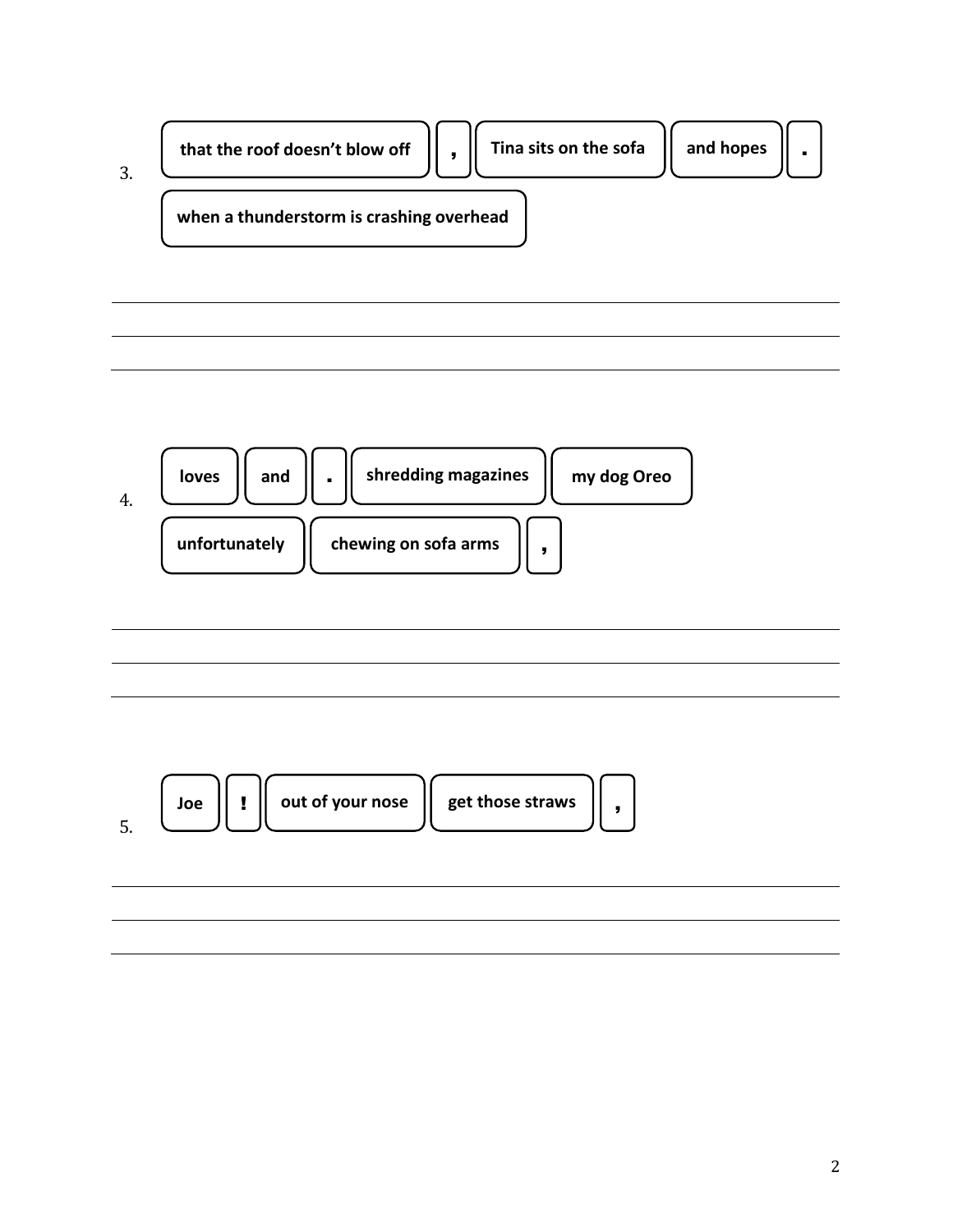



| but found Mario's car already parked in the driveway | to beg forgiveness |
|------------------------------------------------------|--------------------|
| Alex drove to his girlfriend Nadia's house           |                    |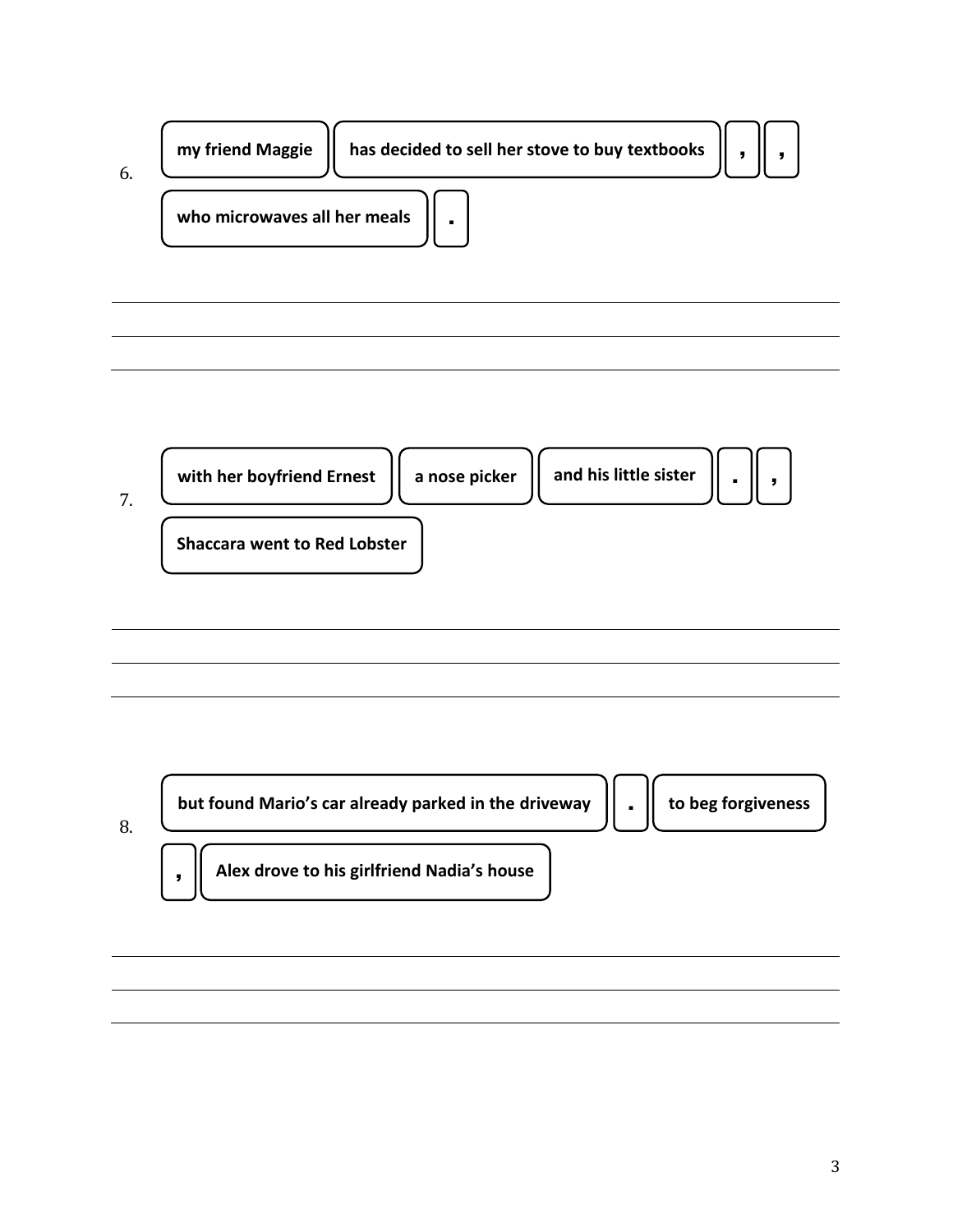

10. **sipping hot tea as her cat purred on her lap Olivia enjoyed an hour of television** . ,

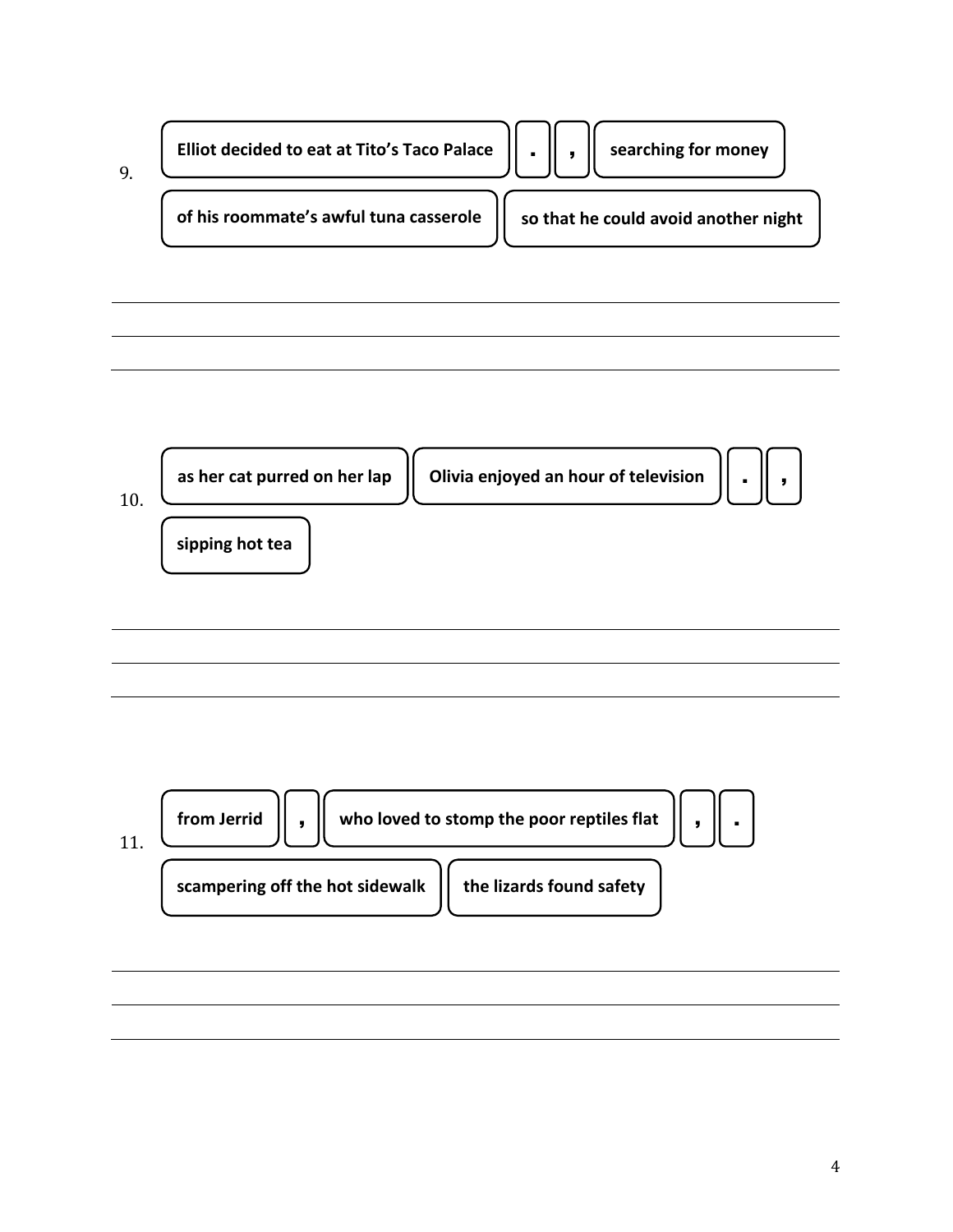| for she had once broken a leg |  | in a fall from that very same oak |  |
|-------------------------------|--|-----------------------------------|--|
| to get out of the tree        |  | Beverly warned her brother Tim    |  |



| 14 | Melissa did not realize the poor impression<br>that she was making on Justin |  |
|----|------------------------------------------------------------------------------|--|
|    | slurping spaghetti noisily<br>her date                                       |  |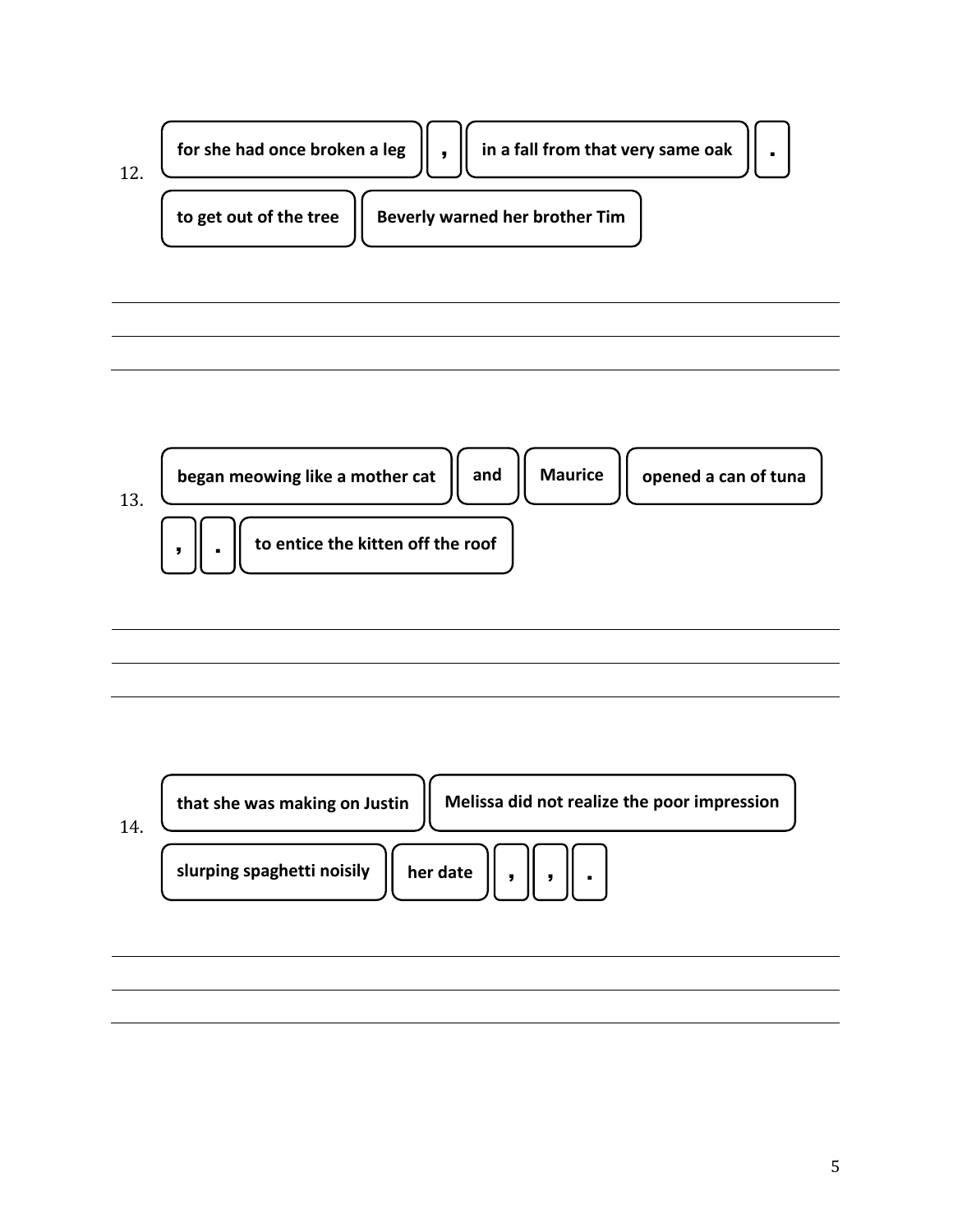